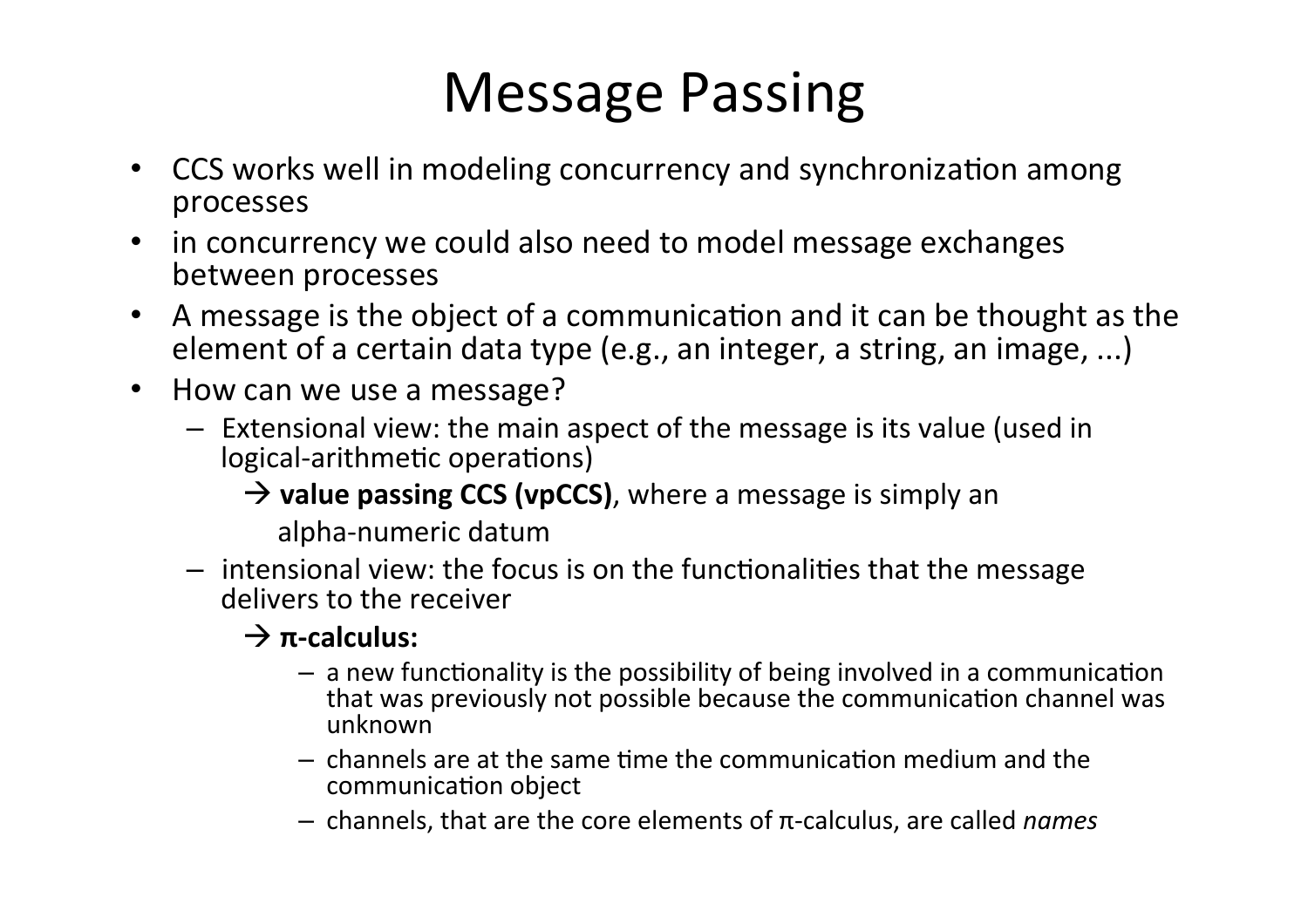# $CCS /$  vpCCS /  $\pi$ -calculus

- Let us model a scenario where a client wants to buy a pizza
- In CCS, such a situation can be modeled by putting in parallel a client (process A) and the restaurant (process B), where:

 $A \triangleq \overline{askPizza}.\overline{pay}.pizza. EAT\_PIZZA$  $B \triangleq askPizza.py \cdot \overline{pizza}$ 

- This very basic interaction, in vpCCS can be enriched by several details, like, e.g., the kind of pizza and the relative amount of money:
	- $A \triangleq askPizza(margherita).$   $\overline{pay}\langle 4 \ Euro \rangle.$  pizza. EAT PIZZA
	- $B \triangleq askPizza(x).pay(y).$ if  $y = price(x)$  then  $\overline{pizza}$  else if  $y < price(x)$  then askMoney else  $\overline{pizza}.\overline{output}\langle y - price(x) \rangle$
- Finally, in  $\pi$ -calculus we can also model the home delivery of the pizza:
	- $A \triangleq askPizza(margherita, 4 Euro, myHome).myHome(x, n).EAT(x)$
	- $B \triangleq askPizza(x, y, z)$ .if  $y < price(x)$  then  $\overline{askMoney}$

else  $\overline{m}\langle pizza, y - price(x)\rangle$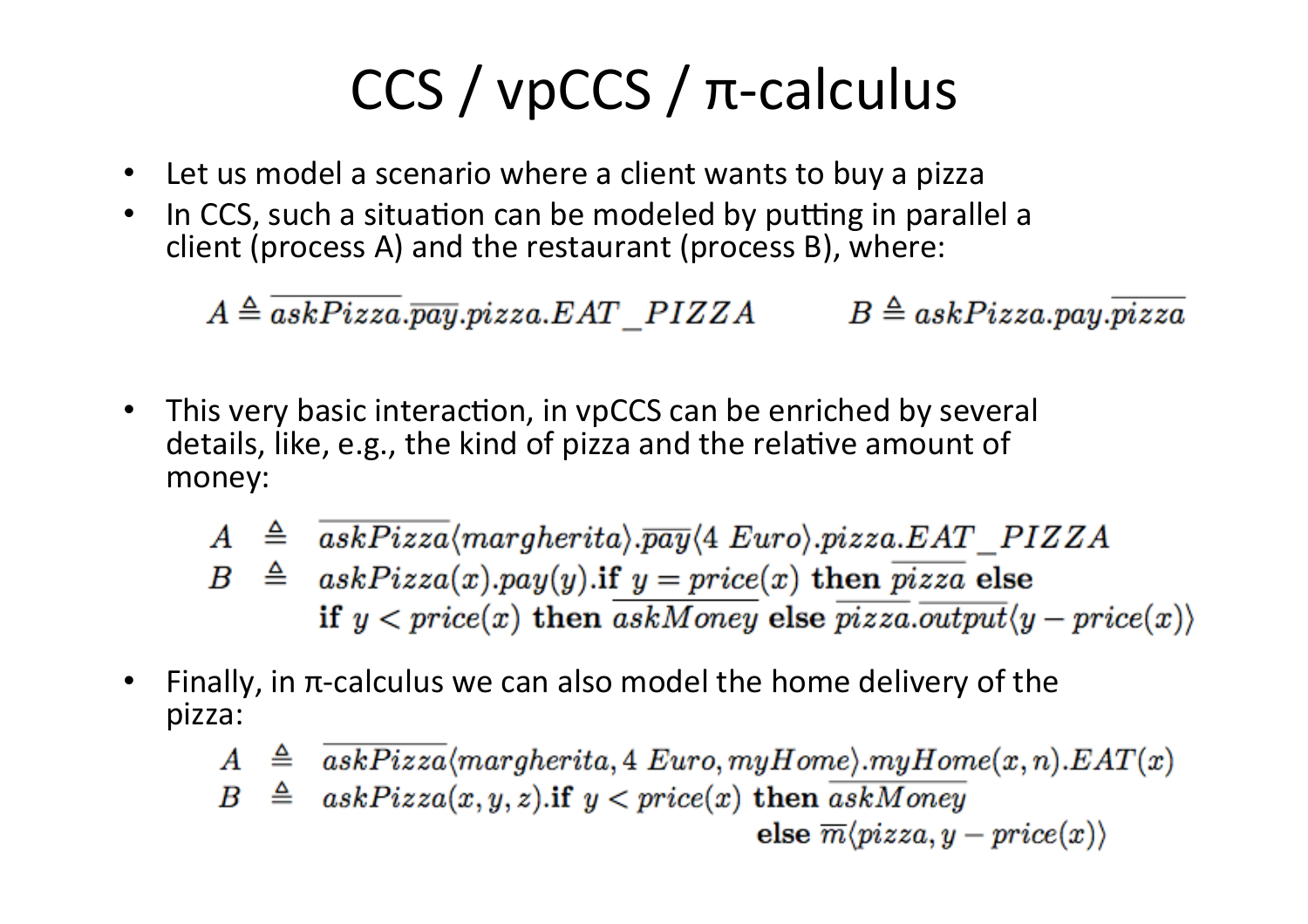#### Name creation

- A received name can be used for a communication, for forwarding it or for testing its value
- We'd like to create *new* names, i.e. names that are different from all the other names around
	- $-$  useful to protect the sent messages and model in this way secret channels
- New names can be seen as *local* channels (like the restricted names of CCS)
- Differently from restricted names, they can be communicated like normal names
	- $\rightarrow$  Their scope changes during the computation (i.e., upon communications)

EXAMPLE:

• Alice that creates a restricted name for communicating with Bob:

 $A = (vc)a\langle c\rangle.c\langle \cdot\cdot\cdot\rangle$   $B = a(x).x(\cdot\cdot\cdot)$ 

- After the creation and the transmission of the new channel c, Alice is ready to use this new channel and becomes  $A' = c \langle \cdots \rangle$
- Bob is ready to receive information from c and it evolves to  $B' = c(\cdots)$  $\rightarrow$  after the communication, every occurrence of x in B has been replaced by c.
- Thus, the interaction between Alice and Bob leads to  $(vc)(A' | B')$
- REMARK: the scope of c before the communication included only Alice, whereas after the communication also includes Bob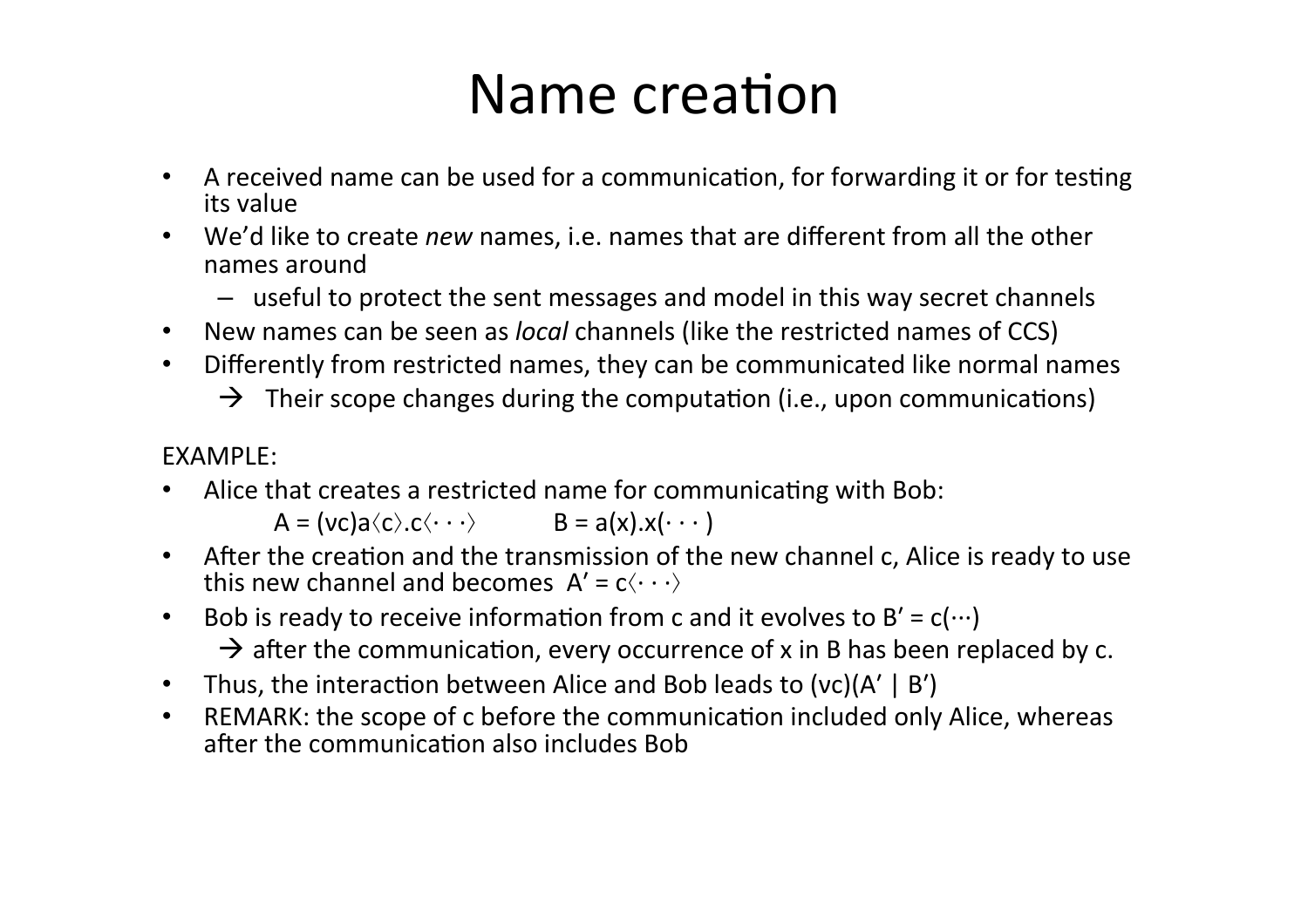#### **Syntax**

- Let us assume a countable set of names N
- Notationally, a, b, c, ... are used to denote channel names, whereas x, y, z, ... denote input variables
- Syntax:

 $P ::= \mathbf{0} | a(x).P | \overline{a} \langle b \rangle.P | P_1|P_2 | (\nu a)P | [a = b]P | P$ 

- O is the inactive process, that performs no action;
- a(x) is the input prefix and  $a\langle b \rangle$  is the output prefix;
- I is the parallel operator (with an interleaving semantics);
- (va)P is the restriction, that makes a local to P;
- $[a = b]P$  denotes name matching

 $\rightarrow$  it is a more compact way of writing if a = b then P;

• !P is called replication and denotes an arbitrary number of parallel copies of P.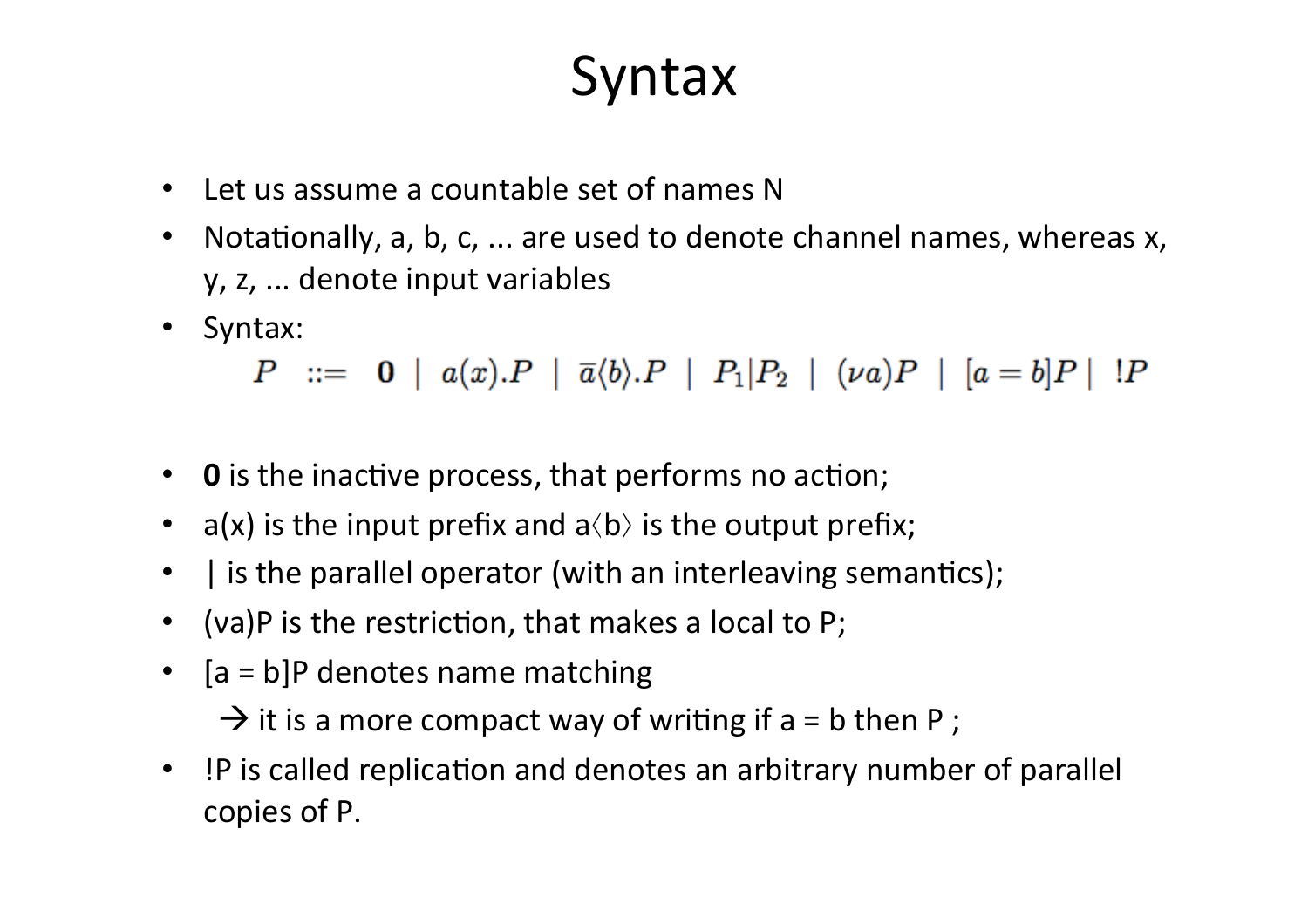- REMARK: there is no non-deterministic choice  $(+)$ ; for our purposes, its presence is not fundamental but its absence reduces the expressive power of the calculus
- In processes a(x).P and (va)P, names x and a are *bound*, with P the scope of such names. A name that is not bound is said *free*.
- fn(P) and  $bn(P)$  are the sets of the free and of the bound names of P, and  $n(P)$  all names of P  $(i.e., n(P) = fn(P) \cup bn(P)).$
- *Alpha-conversion*, denoted by  $=_{\alpha}$ , allows us to uniformly replace a bound name with a new (or fresh) one Example:  $(vd)a\langle d\rangle.a(y).y(z).0 = (vc)a\langle c\rangle.a(x).x(z).0.$
- Usually, we shall omit trailing occurrences of 0; for example, process  $a\langle b\rangle$ . **0** will be usually written as  $a\langle b\rangle$ .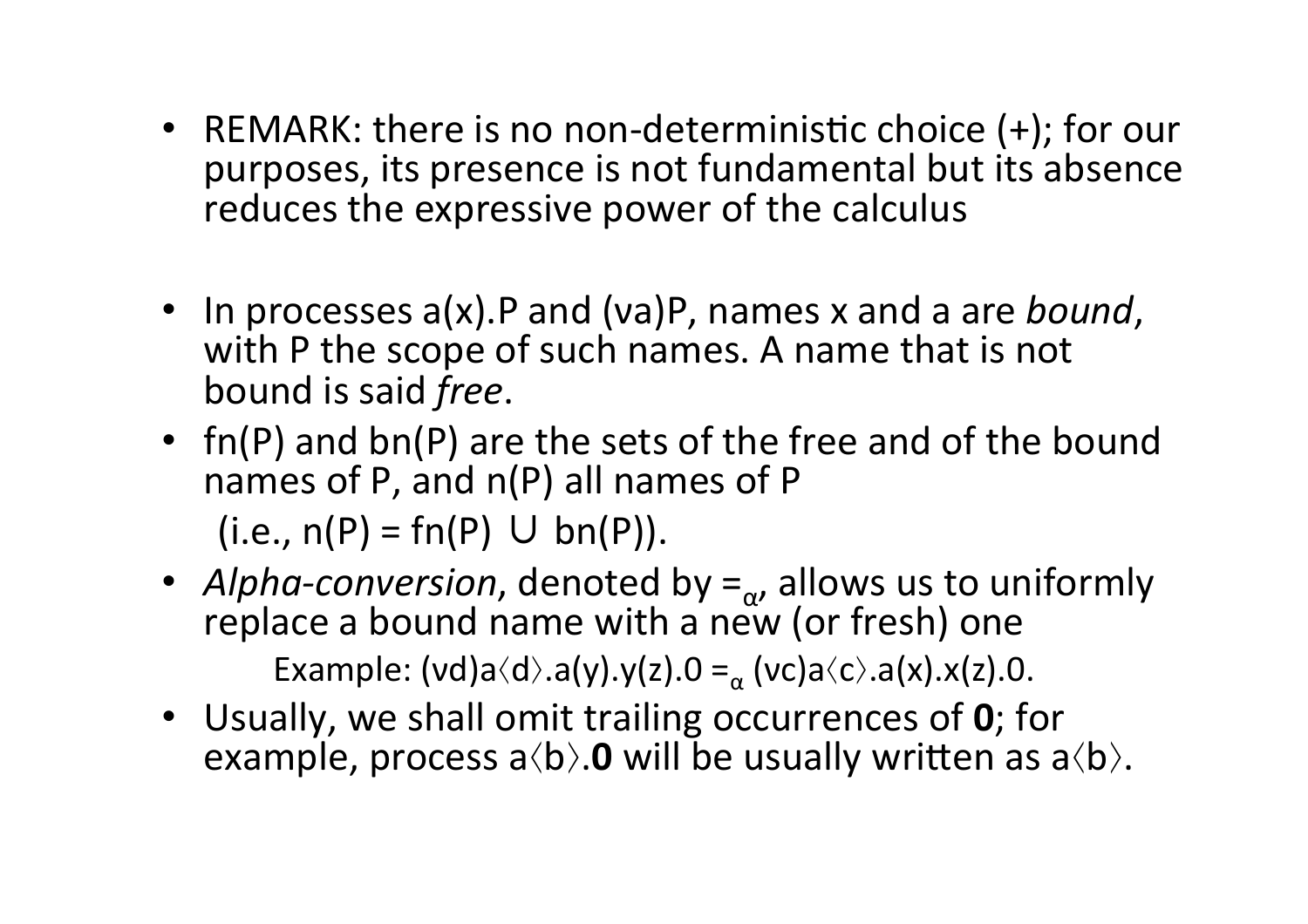## Reduction Semantics vs LTS

- To define the operational semantics for the  $\pi$ -calculus, we have two possibilities:
	- $-$  via an LTS
	- $-$  via reductions
- An LTS describes all the possible actions a process can perform, both the visible and the invisible (viz.,  $\tau$ ) ones  $\rightarrow$  the LTS provides an "exhaustive" semantics (all process behaviors are provided, both the potential ones  $-$  i.e., the visible actions  $-$  and the actual ones  $-$  i.e., the  $\tau$ 's).
	- In order to develop an LTS, at least one rule for every construct is necessary. However, there are operators for which there are several rules (e.g., the parallel)
- Reductions only describe the actual computations of a term, i.e. those evolutions that are completely generated by the process under consideration
	- $-$  Disadvantage = loosing information about the process (i.e., its potential behaviors)
	- $-$  Advantage = we have less rules, that are also simpler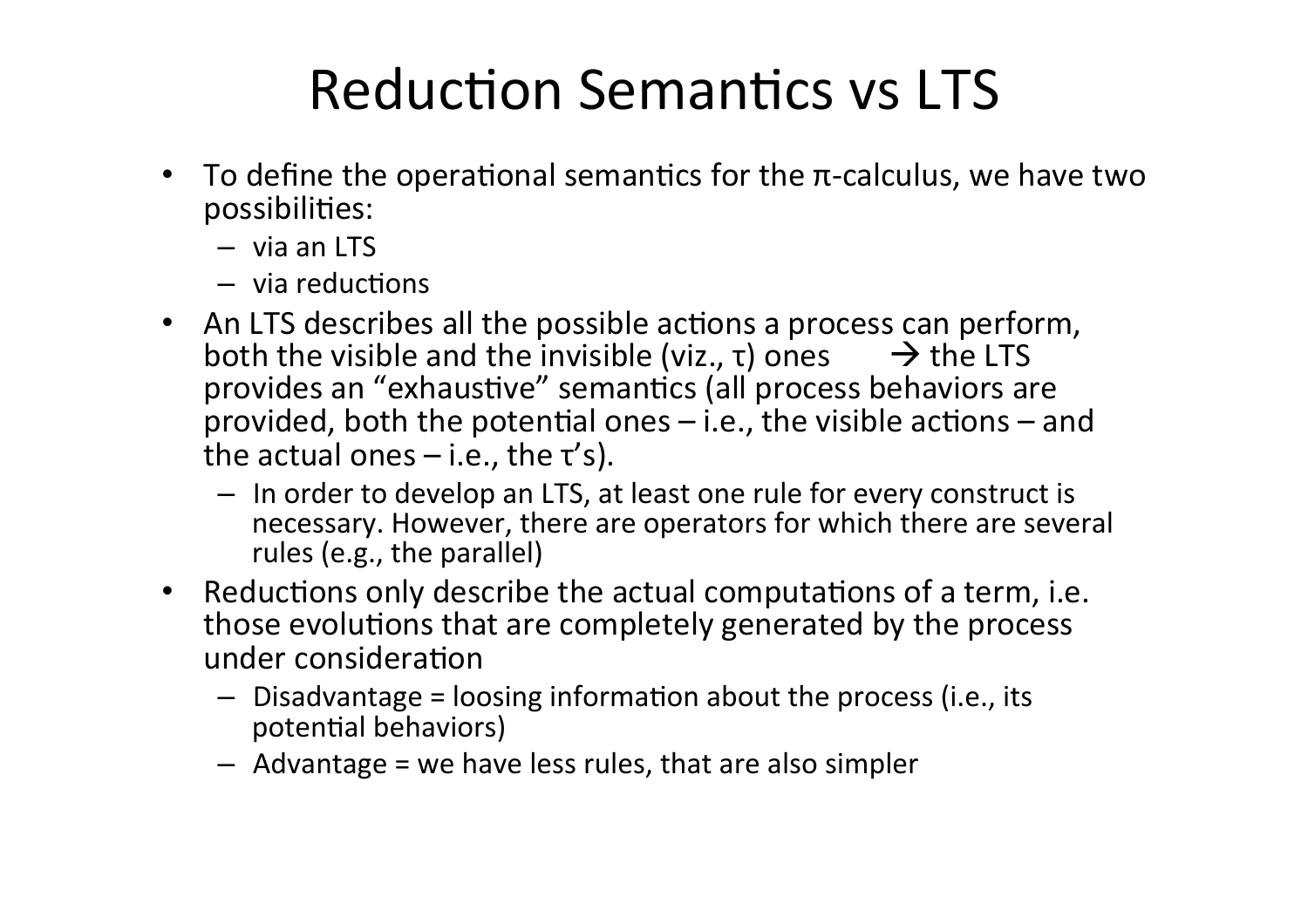### Structural Congruence

- The syntax is a way to write down a concurrent system.  $\rightarrow$  the very same system can be written down in different ways  $(e.g., P|Q \text{ and } Q|P)$
- Thus, we first give a congruence that equates processes that define the same system
- Structural congruence, written  $\equiv$ , is the smallest congruence including alpha- equivalence and satisfying the axioms:

| $(S-ID)$<br>$P \mid \mathbf{0} \equiv P$               | (S-COM)<br>$P \mid Q \equiv Q \mid P$             |                     |
|--------------------------------------------------------|---------------------------------------------------|---------------------|
| $(S-Ass)$<br>$P   (Q   R) \equiv (P   Q)   R$          | $(S-EQ)$<br>$[a = a]P \equiv P$                   |                     |
| $(S-RCOM)$<br>$(\nu a)(\nu b)P \equiv (\nu b)(\nu a)P$ | $(S-ABS)$<br>$(\nu a)0 \equiv 0$                  |                     |
| $(S-REP)$<br>$ P \equiv P   P$                         | $(S-ExT)$<br>$P   (\nu a)Q \equiv (\nu a)(P   Q)$ | if $a \notin fn(P)$ |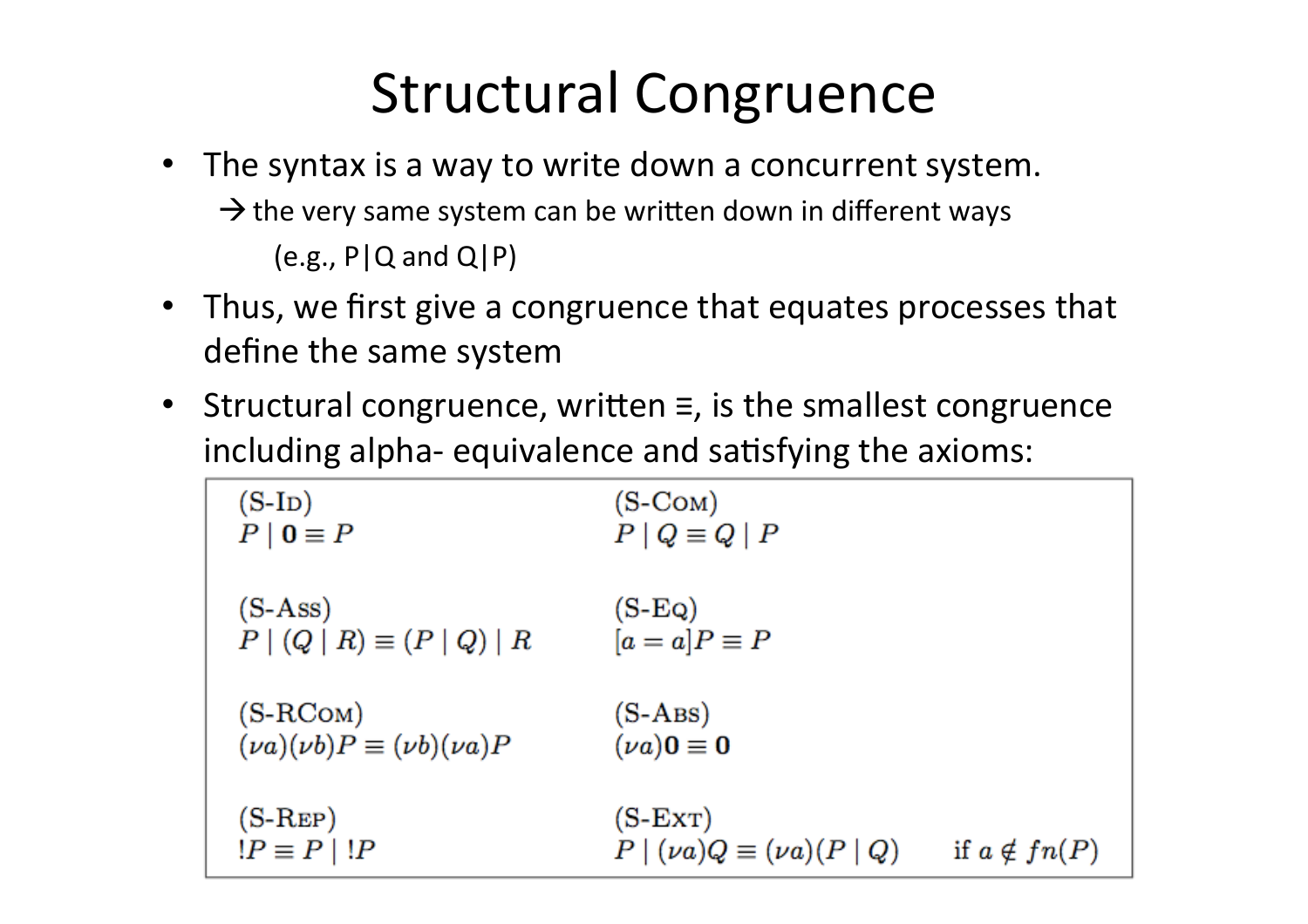$(S-ExT)$  $P | (\nu a) Q \equiv (\nu a) (P | Q)$  if  $a \notin fn(P)$ 

- let us consider the following process:  $Q = (vb)(b \langle c \rangle | b(x).Q1|...| b(x).Qn)$
- Name c can only be passed to Q1,..., Qn because name b is restricted.
- Let us now consider  $P = b(x).P'$
- Without the side condition, we'd have  $P|Q \equiv (vb)(b \langle c \rangle | b(x).Q1|...|b(x).Qn | b(x).P')$
- Hence, c could also be caught by P, against our initial aim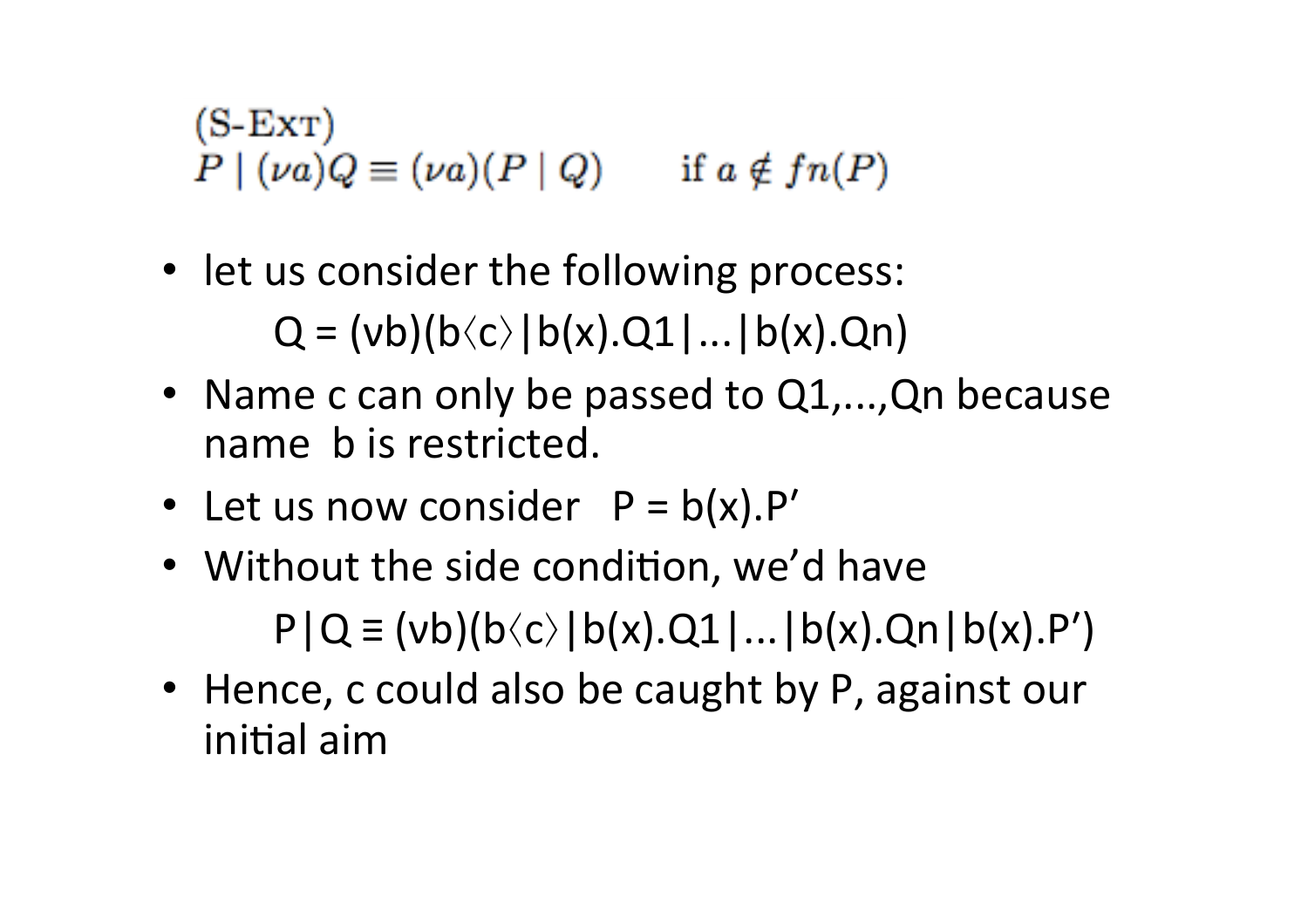## **Reduction Rules**



*Example:*  $a(x).P|(vb)a\langle b\rangle$ . Q, for  $b \notin f(n)$ 

 $a(x).P|\overline{a}\langle b\rangle.Q \longmapsto P|b/x||Q$  $a(x).P|(\nu b)\overline{a}\langle b\rangle.Q\ \equiv\ (\nu b)(a(x).P|\overline{a}\langle b\rangle.Q)\longmapsto \overline{(\nu b)(P[b/x]|Q)}$  $a(x).P|(\nu b)\overline{a}\langle b\rangle.Q \longmapsto (\nu b)(P[b/x]|Q)$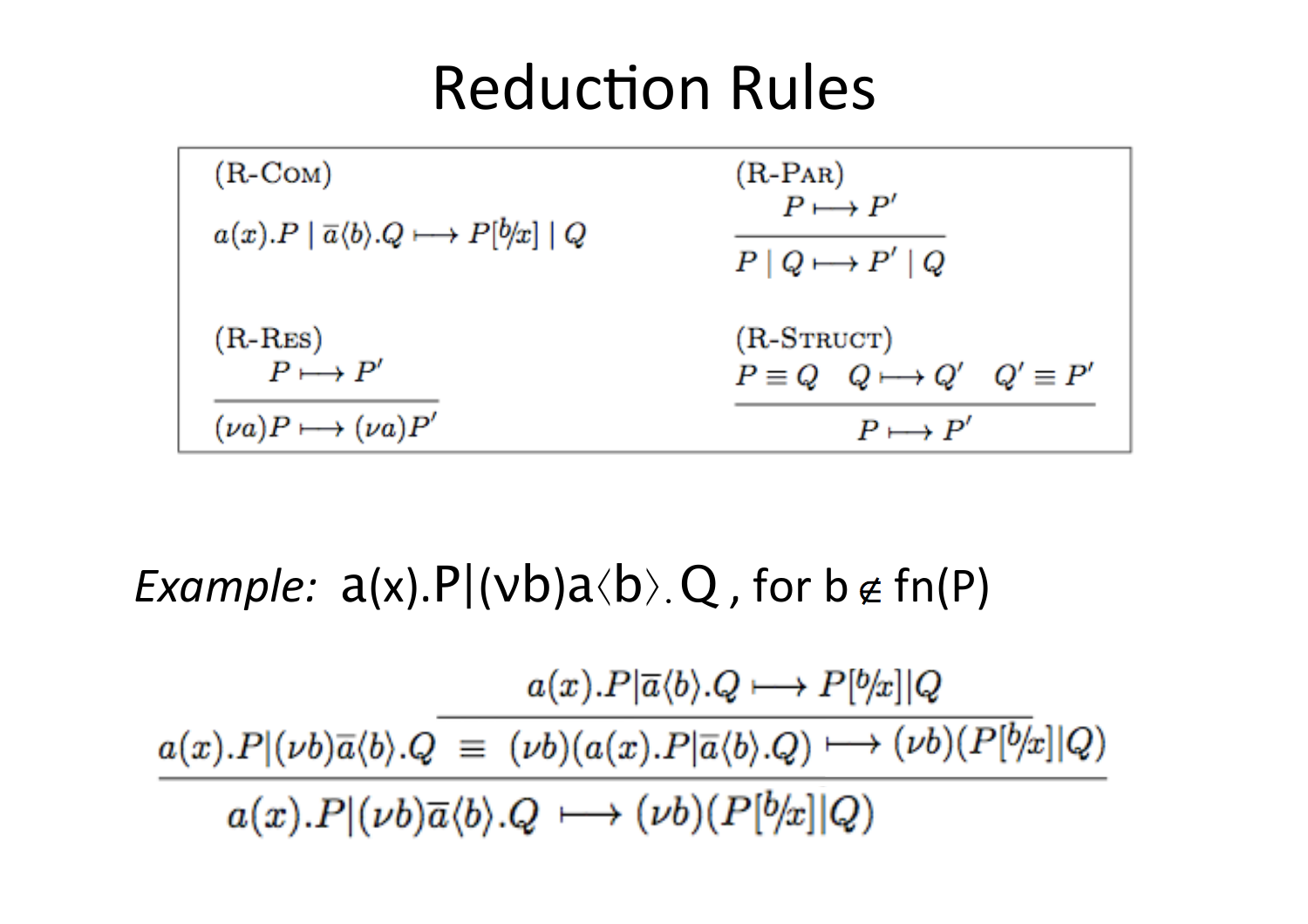## Example: Secret channels

- Alice and Bob want to set up a secret channel, by using a forwarding server that shares with each of them a specific secret channel
	- $-$  c<sub>AS</sub> is the secret channel between A and S
	- $-$  c<sub>BS</sub> is the secret channel between B and S
	- $-$  c<sub>AB</sub> is the secret channel that A wants to establish with B

$$
A \triangleq (\nu c_{AB}) \overline{c_{AS}} \langle c_{AB} \rangle \overline{c_{AB}} \langle \text{mess} \rangle A
$$
  
\n
$$
S \triangleq |c_{AS}(x) . \overline{c_{BS}} \langle x \rangle
$$
  
\n
$$
B \triangleq c_{BS}(z) . z(w) . B'
$$

• The overall system is  $(VC_{AS},C_{BS})(A|S|B)$ and it evolves as follows:

 $(\nu c_{AS}, c_{BS})(A|S|B) \longrightarrow (\nu c_{AS}, c_{BS}, c_{AB})(\overline{c_{AB}}\langle mess \rangle A' | S | \overline{c_{BS}}\langle c_{AB} \rangle | B)$  $\longmapsto (\nu c_{AS}, c_{BS}, c_{AB})(\overline{c_{AB}}\langle mess \rangle.A' | S | c_{AB}(w).B'[^{c_{AB}}]z])$  $\mapsto (\nu c_{AS}, c_{BS}, c_{AB})(A' | S | B' [c_{AB}/z, {mess}/w])$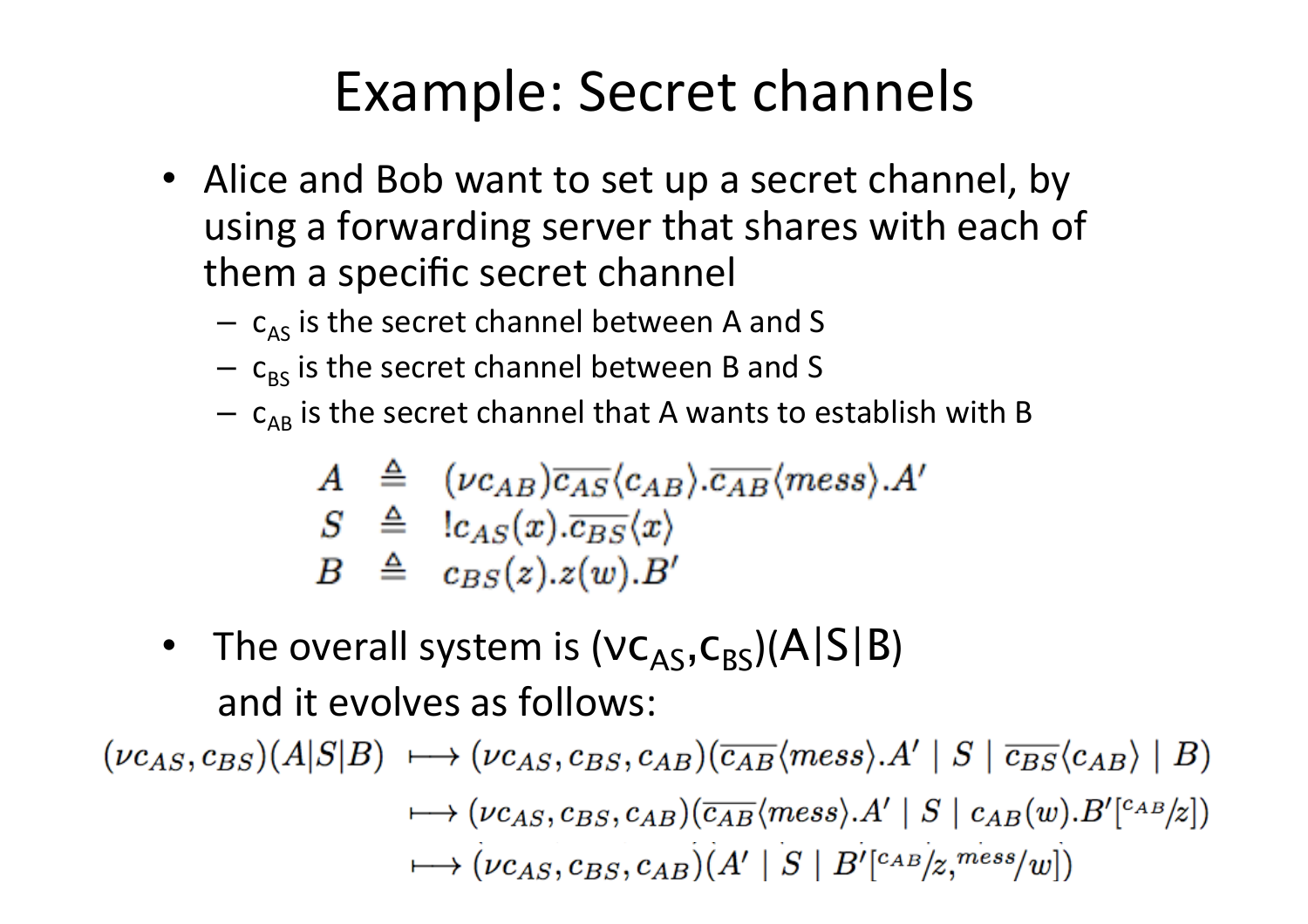#### Modeling Parametric Process Definitions

- We associate every process identifier A of arity k with a channel  $c_{\Delta}$ , where we receive all the parameters of the invocation.
	- $\rightarrow$  a process definition resembles an input, whereas
		- a process invocation looks like an output.
- A process definition  $A(x_1, \dots, x_k) = P$  then becomes  $lc_A(x_1, \dots, x_k)$ .P
	- $\rightarrow$  we allow the simultaneous reception of k names
- This process will be put in parallel with the remaining processes, translated by replacing every invocation  $A\langle b_1, \cdots, b_k\rangle$  with the output  $c_A \langle b_1, \dots, b_k \rangle$

 $\rightarrow$  we allow the simultaneous sending of k names

• *Remark*: sending/receiving more names at once will be discussed in the next class (and shown to be implementable in the "one-name" basic framework)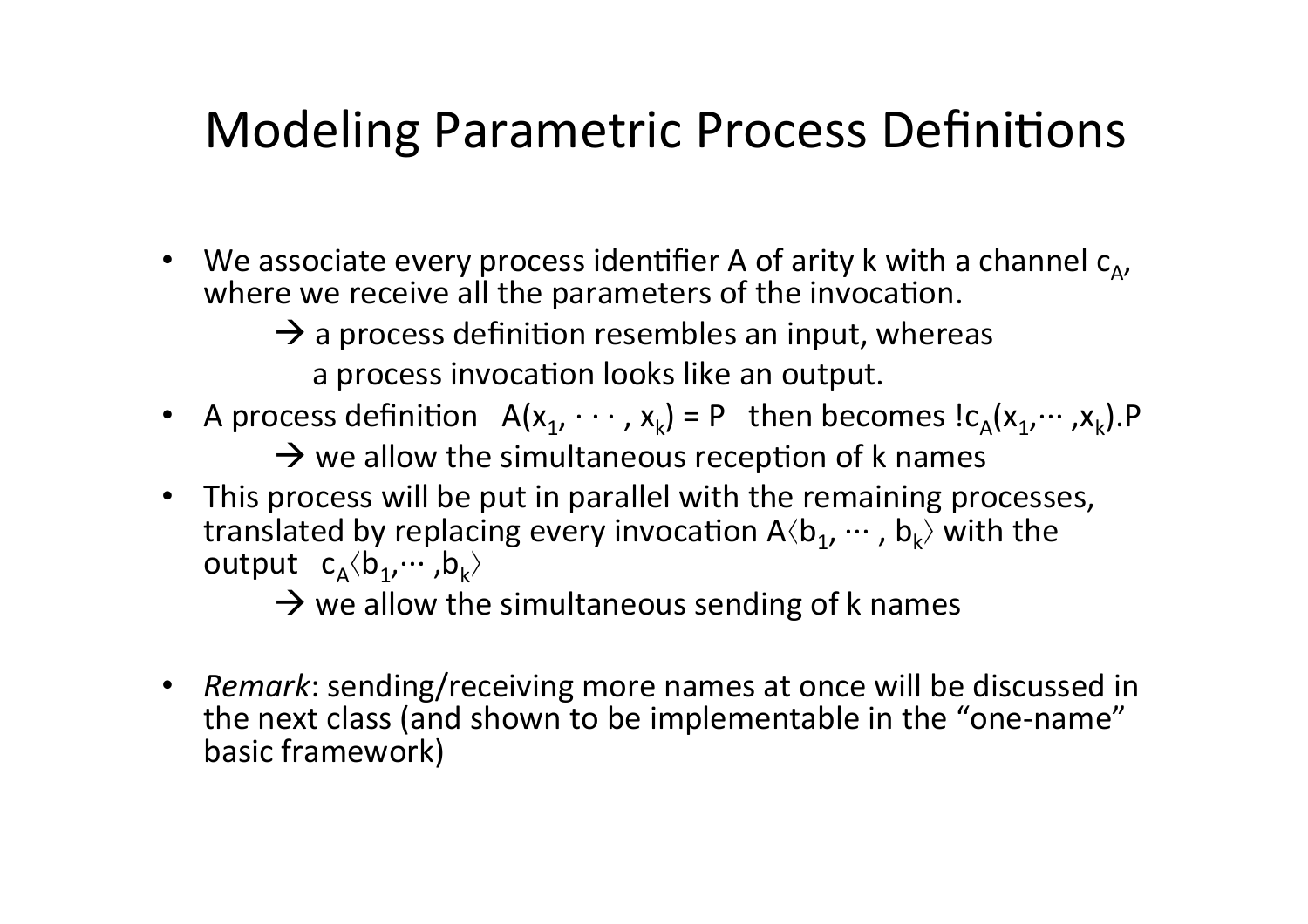## Example

• Assume to have the proc. definition:  $Snd(x_1, x_2, x_3) \triangleq \overline{x_1}\langle x_2 \rangle \overline{x_1}\langle x_3 \rangle \cdot Snd\langle x_1, x_2, x_3 \rangle$ 

• The proc. def. is translated to:  $c_{Snd}(x_1, x_2, x_3) \cdot \overline{x_1} \langle x_2 \rangle \cdot \overline{x_1} \langle x_3 \rangle \cdot \overline{c_{Snd}} \langle x_1, x_2, x_3 \rangle$ 

- Then, Snd  $\langle b, c, d \rangle$  is translated as follows:  $\overline{c_{Snd}}\langle b,c,d\rangle$
- Once we put the two in parallel, the resulting process reduces to:

 $|c_{Snd}(x_1, x_2, x_3).\overline{x_1}\langle x_2\rangle.\overline{x_1}\langle x_3\rangle.\overline{c_{Snd}}\langle x_1, x_2, x_3\rangle + \overline{b}\langle c\rangle.\overline{b}\langle d\rangle.\overline{c_{Snd}}\langle b, c, d\rangle$ 

that behaves like Snd  $\langle b, c, d \rangle$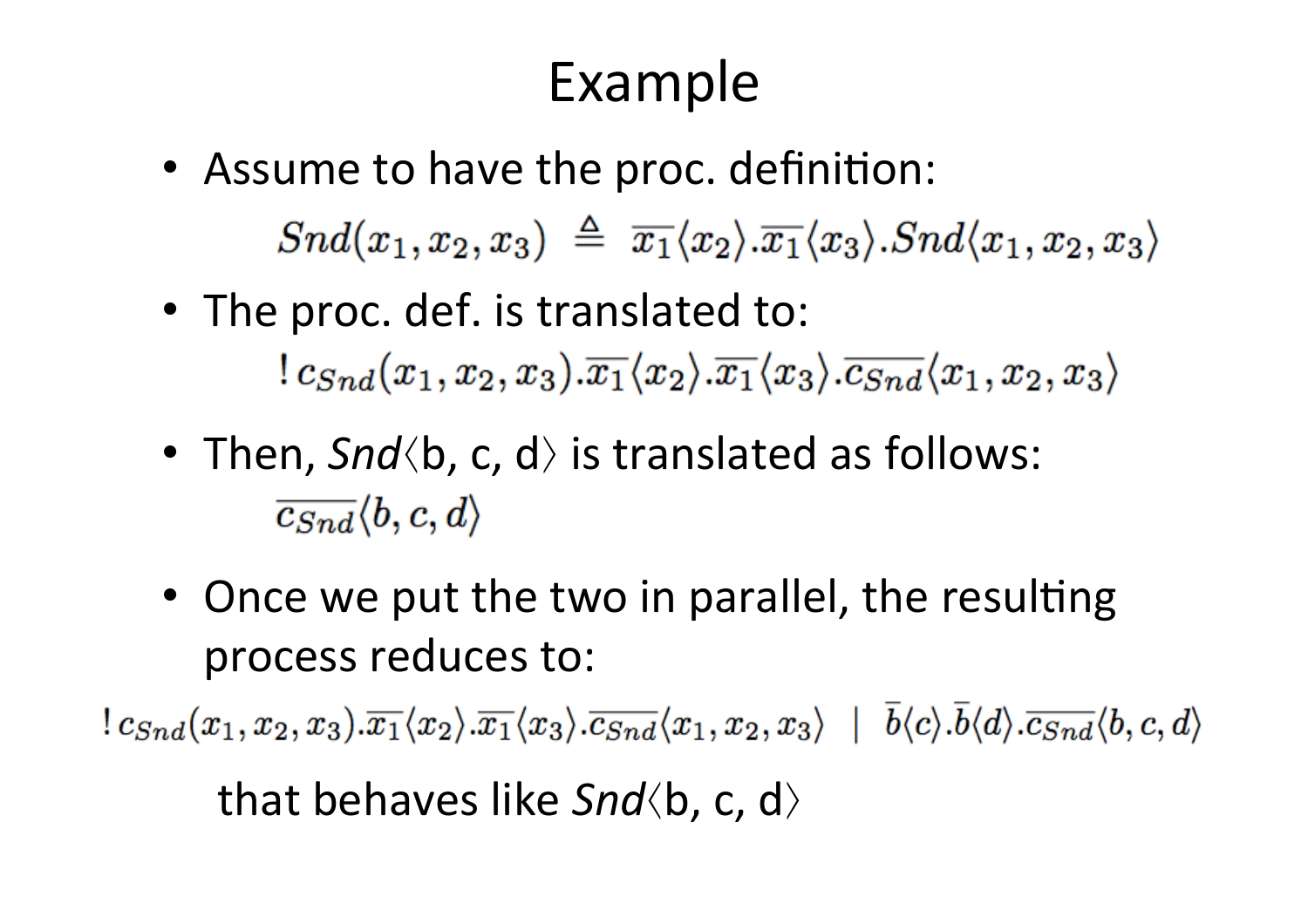#### Making Maths in  $\pi$ -calculus

As usual,

$$
n = succn(0) = 0 + \underbrace{1 + 1 + 1... + 1}_{n \text{ times}}
$$

In  $\pi$ -calculus, this can be modeled as follows:

$$
\underline{n}_a \triangleq \overline{a}\langle u \rangle \cdots \cdot \overline{a}\langle u \rangle \cdot \overline{a}\langle z \rangle
$$

where  $z \in u$  are reserved names that, respectively, represent 0 and 1.

We can now implement the successor function as follows::

$$
Succ(a,b) \triangleq a(x).([x = z]\overline{b}\langle u \rangle \cdot \overline{b}\langle z \rangle \mid [x = u]\overline{b}\langle u \rangle \cdot Succ(a,b))
$$

We can easily show that this implementation is correct, in particular that  $(\nu a)(Succ(a,b) | \underline{n}_a) \approx n+1$ 

where  $\approx$  is the weak bisimulation in the  $\pi$ -calculus.